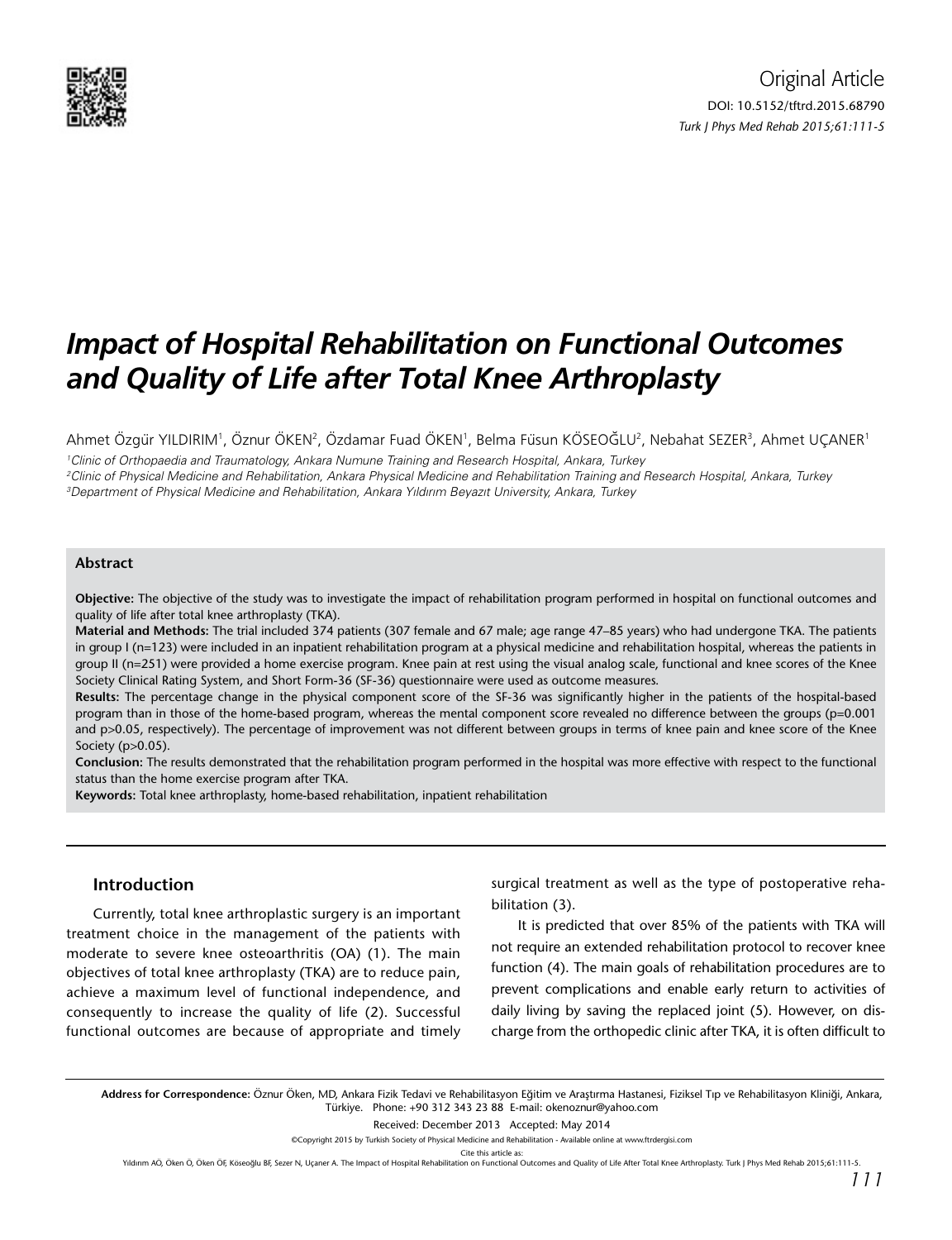| Yıldırım et al.                                       |  |  |  |  |
|-------------------------------------------------------|--|--|--|--|
| Hospital Rehabilitation after Total Knee Arthroplasty |  |  |  |  |

decide whether a patient will require inpatient or home-based rehabilitation. Often, criteria, such as age, gender, medical status, co-morbidities and patient preference, are used to decide the kind of postoperative rehabilitation (6). The validated Risk Assessment and Prediction Tool (RAPT) (6,7) effectively identifies the patients in most need of extended rehabilitation and facilitates this decision on discharge.

The purpose of the present study was to determine the following:

- Whether functional outcome differs between hospital rehabilitation and home exercise programs.
- Whether hospital rehabilitation programs have a positive impact in terms of the quality of life in the patients who have undergone total knee arthroplastic surgery.

## **Material and Methods**

#### **Participants**

The study included 374 patients [307 females, 67 males; mean age±SD of 66.8±8.3 (range 47–85) years] who had undergone an elective primary TKA because of primary OA of the knee. These patients were operated between 2008 and 2011 in the Orthopaedics and Traumatology Clinic of Ankara Numune Training and Research Hospital.

A retrospective analysis was performed of the prospectively collected data. Cemented total joint replacement (Biomet, Merck, Bridgend, UK) was performed using the medial parapatellar retinacular approach.

The patients with bilateral arthroplasty, revision arthroplasty, previous problems of the operated and/or non-operated leg (such as previous fractures, arthritis, metastatic, or primary tumor of the knee), any complication due to operation (such as deep venous thrombosis, nerve lesions, infections, or complex regional pain syndrome), and patients with cognitive impairment were excluded.

The study protocol was approved by the local Hospital Medical Ethics Committee, and written informed consent was provided by all participants.

#### **Study Design**

All patients were allowed full weight bearing the second day after surgery using crutches, instructed isometric exercises, and continued passive motion. The patients were discharged from hospital after approximately the first week post-surgery with 0–90° of range of motion.

On the basis of RAPT, the study patients with a score  $\leq 6$ (n=123) were admitted to an inpatient rehabilitation program at the physical medicine and rehabilitation (PM&R) hospital (Group I). In addition to the total knee arthroplasty protocol developed by Becker (8), these patients underwent a rehabilitation program, including strengthening and range of motion exercises, cold pack, transcutaneous electrical nerve stimulation (TENS), and therapeutic electric stimulation of the quadriceps muscle, for 6 weeks.

In contrast, the patients with a RAPT score  $\geq 6$  (n=251) were assigned to a home-based exercise program (Group II). These patients performed the home exercises program, including strengthening and range of motion exercises, three times a day for 6 weeks. Follow-up assessment was conducted in the 6<sup>th</sup> week after surgery for both groups.

## **Outcome Measures**

In both groups, pain intensity during rest was measured on a 100-mm visual analogue scale (VAS) (9). The endpoints of the scale were anchored at 0 mm with the words "no pain" and at 100 mm with "unbearable pain."

Knee pain together with motion, stability, and functional capacity of the patients were measured with the Knee Society Clinical Rating System (KSS) (10). KSS comprises two scores: the knee score reflects VAS score of pain, range of motion, and stability of the knee and the functional score reflects the functional capacity of the patients during walking and stair climbing. After TKA, both these scores were recorded before and after rehabilitation by the same surgeon.

The Medical Outcomes Study Short Form-36 (the SF-36) questionnaire (the Turkish version) (11) was used to measure the quality of life. SF-36 includes one multi-item scale that assesses eight health concepts divided into two main groups: the physical components summary (PCS) and mental components summary (MCS) scores. SF-36 scales are standardized to range from 0 to 100 with a higher score indicating better health status. The validity and reliability of the Turkish version of the SF-36 is well validated.

#### **Statistical Analysis**

For continuous variables, the groups were compared using the t-test for independent samples and the Mann–Whitney U-test for categorical data. The percentage change between pre- and post-treatment data for both groups was calculated as 100× (post-treatment-pretreatment/pretreatment). The group means and percentage changes were compared between Group

#### **Table 1. Characteristics of the patients in the two study groups**

|                                                                   | Group I:<br><b>Hospital based</b> | Group II:<br>Home based           |         |
|-------------------------------------------------------------------|-----------------------------------|-----------------------------------|---------|
|                                                                   | $(n=123)$                         | $(n=251)$                         | p value |
| Age (years) (min-max)                                             | $65.8 + 8.3$<br>$(50 - 84)$       | $67.1 \pm 7.4$<br>$(35 - 96)$     | 0.251   |
| Gender (female/male) (%)                                          | 98/25<br>(79.7/20.3)              | 209/42<br>(83.3/16.7)             | 0.395   |
| Operated side<br>$(right/left)$ $(\%)$                            | 66/57<br>(53.7/46.3)              | 121/130<br>(44.2/55.8)            | 0.286   |
| Body mass index<br>$(min-max)$                                    | $34.2 + 4.4$<br>$(26 - 44.6)$     | $34.6 \pm 4.9$<br>$(23.4 - 44.5)$ | 0.335   |
| Duration of hospital-<br>based rehabilitation<br>(days) (min-max) | $24.1 \pm 5.8$<br>$(15 - 36)$     |                                   |         |
| Values are mean+SD                                                |                                   |                                   |         |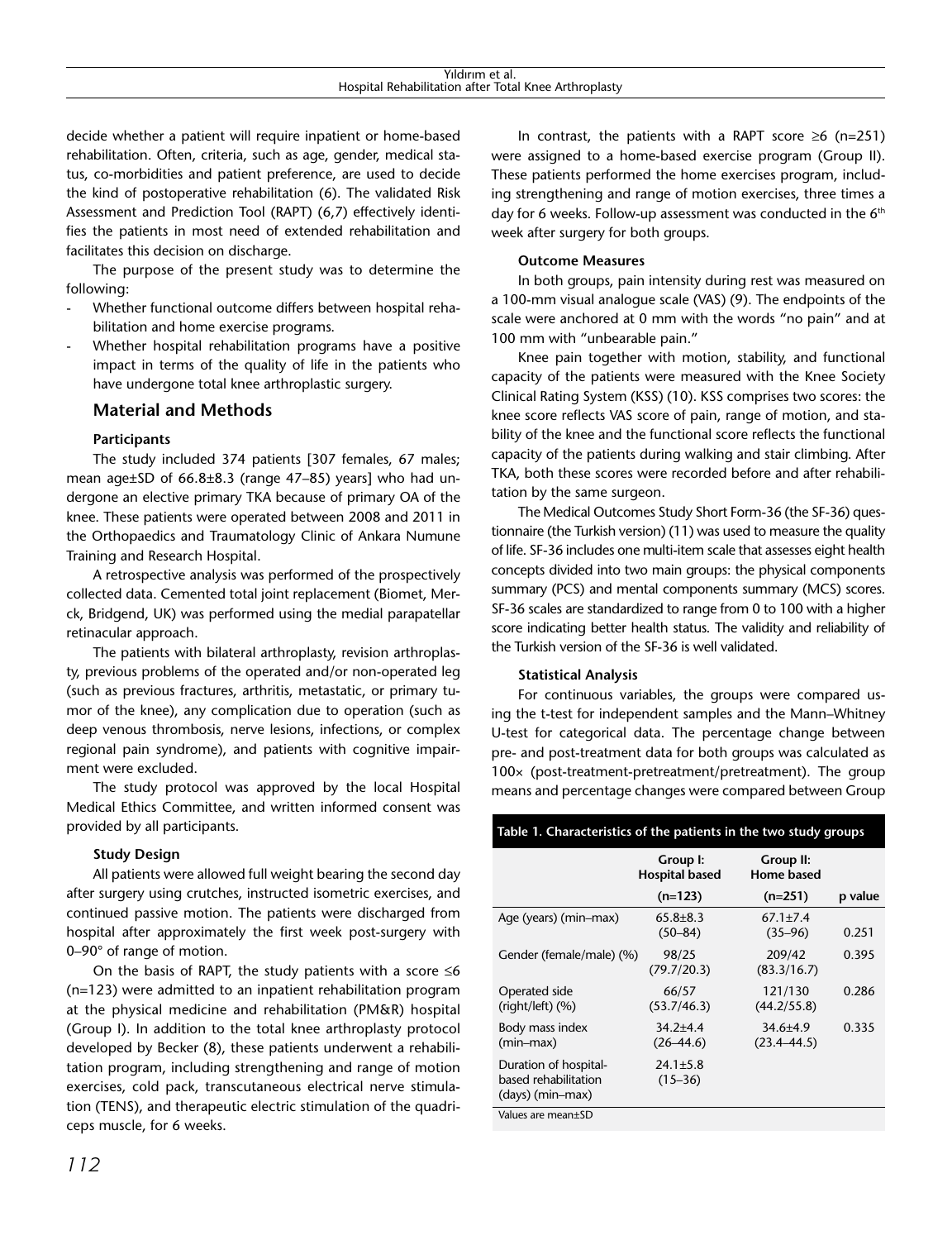#### Yıldırım et al. Hospital Rehabilitation after Total Knee Arthroplasty

| Table 2. Comparison of the measured values in the two study groups before and after rehabilitation |                              |                                  |         |                         |                      |         |  |
|----------------------------------------------------------------------------------------------------|------------------------------|----------------------------------|---------|-------------------------|----------------------|---------|--|
|                                                                                                    | <b>Before rehabilitation</b> |                                  |         |                         | After rehabilitation |         |  |
|                                                                                                    |                              | Group I (n=123) Group II (n=251) | p value | Group $\lfloor$ (n=123) | Group II $(n=251)$   | p value |  |
| Knee pain at rest on VAS                                                                           | $7.8 + 0.9$                  | $8.3 \pm 0.8$                    | 0.001   | $7.3 \pm 0.9$           | $7.8 + 0.8$          | 0.001   |  |
| Knee score                                                                                         | $76.5 \pm 8.2$               | $81.3 \pm 6.9$                   | 0.001   | $79.7 + 8.9$            | $85.1 \pm 7.3$       | 0.001   |  |
| <b>Functional score</b>                                                                            | $68.7 \pm 11.9$              | $75.9 \pm 10.6$                  | 0.001   | $74.7 \pm 12.0$         | $80.8 \pm 10.9$      | 0.001   |  |
| SF-36 PCS score                                                                                    | $37.6 \pm 12.2$              | $44.5 \pm 11.3$                  | 0.001   | $47.1 \pm 10$           | $46.3 \pm 10.7$      | 0.619   |  |
| MCS score                                                                                          | $41.1 \pm 10.5$              | $41.9 \pm 11.3$                  | 0.657   | $44.5 \pm 11.6$         | $42.2 \pm 10.9$      | 0.179   |  |

SF-36: Short-Form-36; PCS: physical components summary; MCS: mental components summary; VAS: visual analog score

Values are mean±SD

#### **Table 3. Comparison of the two groups in terms of improvement percentage between before and after rehabilitation**

|                                       | Group I<br>$(n=123)$ | <b>Group II</b><br>$(n=251)$ | p value |
|---------------------------------------|----------------------|------------------------------|---------|
| $\Delta$ Knee pain at rest by VAS (%) | $56.7\pm8$           | $65.4 + 9.1$                 | 0.369   |
| $\Delta$ Knee score (%)               | $43.2 + 4.8$         | $38+5.1$                     | 0.338   |
| $\Delta$ Functional score (%)         | $69.3 \pm 8.1$       | $53.3 \pm 6.8$               | 0.046   |
| $\triangle$ SF-36 PCS score (%)       | $40.2 \pm 5.7$       | $10.2 + 3.7$                 | < 0.001 |
| MCS score (%)                         | $14.6 + 4.5$         | $10.5 + 4.9$                 | 0.578   |

Δ: percentage of improvement between before and after rehabilitation;

SF-36: Short-Form-36; PCS: physical components summary; MCS: mental components summary; VAS: visual analog score

I and Group II using Mann–Whitney U test and Wilcoxon signed ranks tests.

For comparing the changes within the groups before and after rehabilitation, a paired sample t-test was used. Data were analyzed using SPSS for Windows, Version 16.0. Chicago, SPSS Inc. The level of statistical significance was set at p<0.05.

#### **Results**

A total of 374 patients were enrolled in this study; there were no significant differences between the two groups with regard to age, gender, operated side, body mass index, and duration of rehabilitation (Table 1; p>0.05). The length of rehabilitation in the hospital was (mean±SD) 24.1±5.8 (min–max, 15–36) days (Table 1).

There was a significant difference between the two groups in knee pain at rest (VAS) both before and after rehabilitation (Table 2; p<0.05). In the home-based group, both the knee and functional scores of the patients was higher than those in the hospital-based group both before and after rehabilitation (Table 2; p<0.05).

Physical components summary CS score of SF-36 was significantly higher in Group II than in Group I (p=0.001); however, there was no difference in MCS score of SF-36 postoperatively (before rehabilitation) (p>0.05). Although both PCS and MCS scores revealed a significant improvement in Group I (p=0.001 and p=0.019, respectively) (paired t-test), no significant differ-

ence was observed in Group II before and after rehabilitation (Table 2; p>0.05).

After rehabilitation, the differences between the two groups for PCS and MCS scores were no longer significant (p>0.05).

There were no significant differences between the groups for knee pain at rest (VAS) and functional knee score (p>0.05).

The percentage change in PCS score of SF-36 was significantly higher in the patients of the hospital-based program than in those of the home-based program, whereas MCS score revealed no difference between the groups (p=0.001 and p>0.05, respectively) (Table 3).

## **Discussion**

The present study compared the effects of a hospital rehabilitation program with a home exercise program with respect to functional improvement and the quality of life after TKA.

The hospital rehabilitation program resulted in a significant improvement in functional scores of the knee compared with the home-based program, whereas the pain and knee motion scores demonstrated no differences between the two groups.

It is generally accepted that home-based exercise programs are as effective as inpatient rehabilitation after TKA (12,13). Mahomed et al. (14) found no significant differences between inpatient and home-based rehabilitation groups at a mean follow-up of 8 months in terms of the quality of life and patient satisfaction. However, our results concur with those of others suggesting the additional benefit of postoperative rehabilitation in a PM&R ward after TKA in terms of increasing functional status. KSS score reflects functional capacity of the patients during walking and stair climbing. The difference in percentage improvement between the functional and knee scores may be explained by the fact that electrical stimulation was applied to the quadriceps muscle that plays an important role during walking and stair climbing. Furthermore, it is reported that quadriceps strength in the TKA knee rapidly increases with electrical stimulation compared with that in the other knee and compared with the patients who did not receive electrical stimulation (15).

Another possibility is that training in walking/stair climbing may not have been effectively performed by the patients at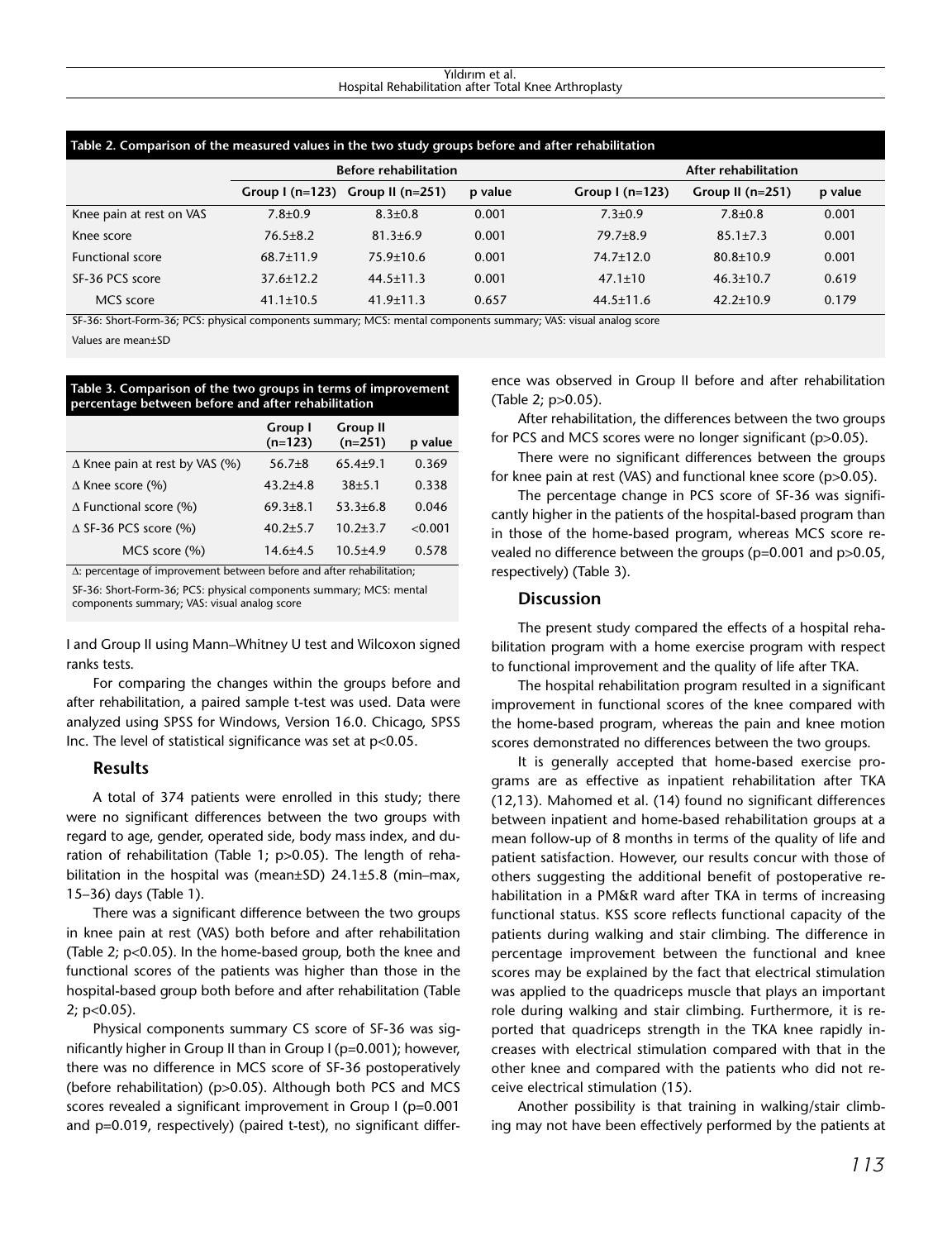home and/or that training with a physiotherapist in the hospital may have increased the confidence of the patients.

Moreover, we observed that PCS score of the health-related quality of life (HRQOL) was significantly improved after the inpatient rehabilitation program. This result is consistent with another study demonstrating a positive change in HRQOL, particularly in the physical component, in favor of the intensive functional rehabilitation group at short- and mid-term follow-up (16). The authors recommend that more intensive rehabilitation should be promoted in the sub-acute recovery period after TKA to optimize functional outcomes in the first year.

After TKA, it is reported that factors, such as the demographic data, co-morbidities, surgeon's advice, and patient's preference, influence the decision as to whether the patients will be discharged or assigned to inpatient rehabilitation (17). RAPT (18,19) identifies three levels of risk of the patients requiring extended inpatient rehabilitation after hip or knee arthroplastic surgery with an accuracy rate of 89% for those at increased risk. Because RAPT effectively identifies those most in need of inpatient rehabilitation and improves the efficacy of discharge decision-making (7), It is possible that the improvement of functional outcomes in the hospital rehabilitation group may be because of the use of RAPT for decision-making.

Limitations of the current study include the following:

- Long-term follow-up results were not taken
- The patients were not randomized
- The fact that we did not evaluate the satisfaction of the patients

The functional component of KSS has recently been updated and validated and now includes components, such as standard activities of daily living, patient-specific sports and recreational activities, patient satisfaction, and patient expectations (20,21). For further studies, the new KSS scoring system will be available.

# **Conclusion**

In the rehabilitation of TKA, supervised rehabilitation program performed in the hospital appears to be superior to home exercise programs in terms of functional outcomes and the quality of life.

Future studies that are randomized and controlled should examine the long-term effects of hospital-based vs. home-based exercise programs after TKA.

**Ethics Committee Approval:** Ethics committee approval was received for this study from the ethics committee of Ankara Numune Training and Research Hospital.

**Informed Consent:** Written informed consent was obtained from patients who participated in this study.

**Peer-review:** Externally peer-reviewed.

**Author Contributions:** Concept **-** Ö.Ö.; Design **-** Ö.Ö.; Supervision **-** B.F.K., A.U.; Resource **-** A.Ö.Y.; Materials **-** A.Ö.Y., F.Ö., N.S., Ö.Ö.; Data Collection and/or Processing **-** A.Ö.Y., Ö.Ö., F.Ö.; Analysis and/or Interpretation **-** A.Ö.Y., Ö.Ö., F.Ö.; Literature Review **-** A.Ö.Y., Ö.Ö., F.Ö.; Writer **-** A.Ö.Y., Ö.Ö., F.Ö.; Critical Review **-** B.F.K.

**Conflict of Interest:** No conflict of interest was declared by the authors.

**Financial Disclosure:** The authors declared that this study has received no financial support.

## **References**

- 1. Guyton JL. Arthroplasty of ankle and knee. In: Campbell's Operative Orthopaedics. 9th ed, St. Louis, Mosby-Year Book, 1998, p.232-95,
- 2. Dieppe P, Basler HD, Chard J, Croft P, Dixon J, Hurley M, et al. Knee replacement surgery for osteoarthritis: effectiveness, practice variations, indications and possible determinants of utilization. Rheumatology 1999;38:73-83. **[CrossRef]**
- 3. Shields RK, Enloe LJ, Leo KC. Health-related quality of life in patients with total hip or knee replacement. Arch Phys Med Rehabil 1999;80:572-9. **[CrossRef]**
- 4. Ranawat CS, Ranawat AS, Mehta A. Total knee arthroplasty rehabilitation protocol: what makes the difference? | Arthroplasty 2003;18:27-30. **[CrossRef]**
- 5. Demir H, Çalış M. Rehabilitation of knee arthroplasty. Erciyes Med J 2002;24:194-201.
- 6. Coudeyre E, Lefevre-Colau MM, Griffon A, Camilleri A, Ribinik P, Revel M, et al. Is there predictive criteria for transfer of patients to a rehabilitation ward after hip and knee total arthroplasty? Elaboration of French clinical practice guidelines. Ann Readapt Med Phys 2007;50:327-36. **[CrossRef]**
- 7. Oldmeadow LB, McBurney H, Robertson VJ, Kimmel L, Elliott B. Targeted postoperative care improves discharge outcome after hip or knee arthroplasty. Arch Phys Med Rehabil 2004;85:1424-7. **[CrossRef]**
- 8. Total Knee Arthroplasty Protocol. Developed with Michael Becker MD. Available from: URL: http://www.orthoassociates.com
- 9. Price DD, McGrath PA, Rafii A, Buckingham B. The validation of visual analogue scales as ratio scale measures for chronic pain and experimental pain. Pain 1983;17:45-56. **[CrossRef]**
- 10. Insall JN, Dorr LD, Scott RD, Scott WN. Rationale of the Knee Society clinical rating system. Clin Orthop Relat Res 1989;248:13-4. **[CrossRef]**
- 11. Demirsoy AC. The MOS SF-36 Health Survey: A validation study with a Turkish sample (Thesis). Bogazici University. İstanbul, 1999. Available from: http://seyhan.library.boun.edu.tr/search/a?SEA RCH=DEM%C4%B0RSOY+Ahmet+Cengizhan&sortdropdown=- &searchscope=5.
- 12. Mahomed NN, Koo Seen Lin MJ, Levesque J, Lan S, Bogoch ER. Determinants and outcomes of inpatient versus home based rehabilitation following elective hip and knee replacement. J Rheumatol 2000;27:1753-8. **[CrossRef]**
- 13. Barrois B, Gouin F, Ribinik P, Revel M, Rannou F. What is the interest of rehabilitation in physical medicine and functional rehabilitation ward after total hip arthroplasty? Elaboration of French clinical practice guidelines. Ann Readapt Med Phys 2007;50:700-4. **[CrossRef]**
- 14. Mahomed NN, Davis AM, Hawker G, Badley E, Davey JR, Syed KA, et al. Inpatient compared with home-based rehabilitation following primary unilateral total hip or knee replacement: A randomized controlled trial. J Bone Joint Surg Am 2008; 90:1673-80. **[CrossRef]**
- 15. Stevens JE, Mizner RL, Snyder-Mackler L. Neuromuscular electrical stimulation for quadriceps muscle strengthening after bilateral total knee arthroplasty: a case series. J Orthop Sports Phys Ther 2004;34:21-9. **[CrossRef]**